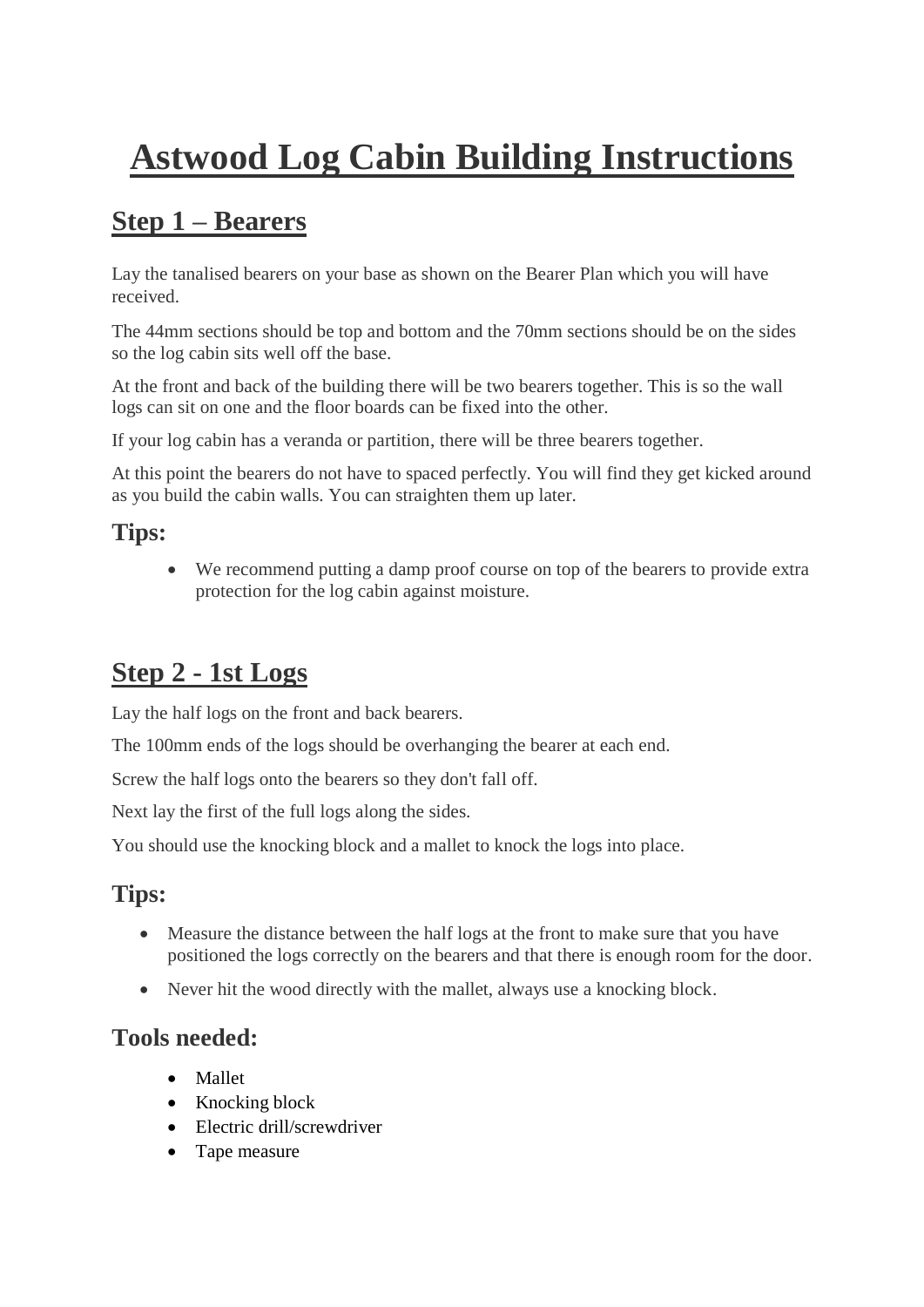# **Step 3 - Start Building Up The Walls**

You can now start to build up the walls of your log cabin using the numbered plan.

#### **Tips:**

- When you get a few logs up check the diagonals on your log cabin are equal.
- Adjust the position of the cabin if required.

#### **Tools needed:**

- Mallet
- Knocking block
- Tape Measure
- Ladders

### **Step 4 – Overhang Logs**

Depending on the log cabin design there may be some overhang logs which need to be fitted in the correct order.

The top logs will not have tongues and are angled left and right to allow the roof boards to sit flush on top of them. Make sure you get them the correct way around.

#### **Tips:**

• Mind your head on the lower overhang logs when moving around the log cabin.

#### **Tools needed:**

- Mallet
- Knocking block
- Ladders

# **Step 5 - Gables**

The gables for standard sized apex log cabins are generally supplied as one piece. On pent log cabins and larger/more complex log cabin you may have to take the gable section apart to fit one log at a time.

Fit the gables on top of the wall logs as shown on the plan.

It is a good idea to screw the gables down at the corners using long screws to keep them in place.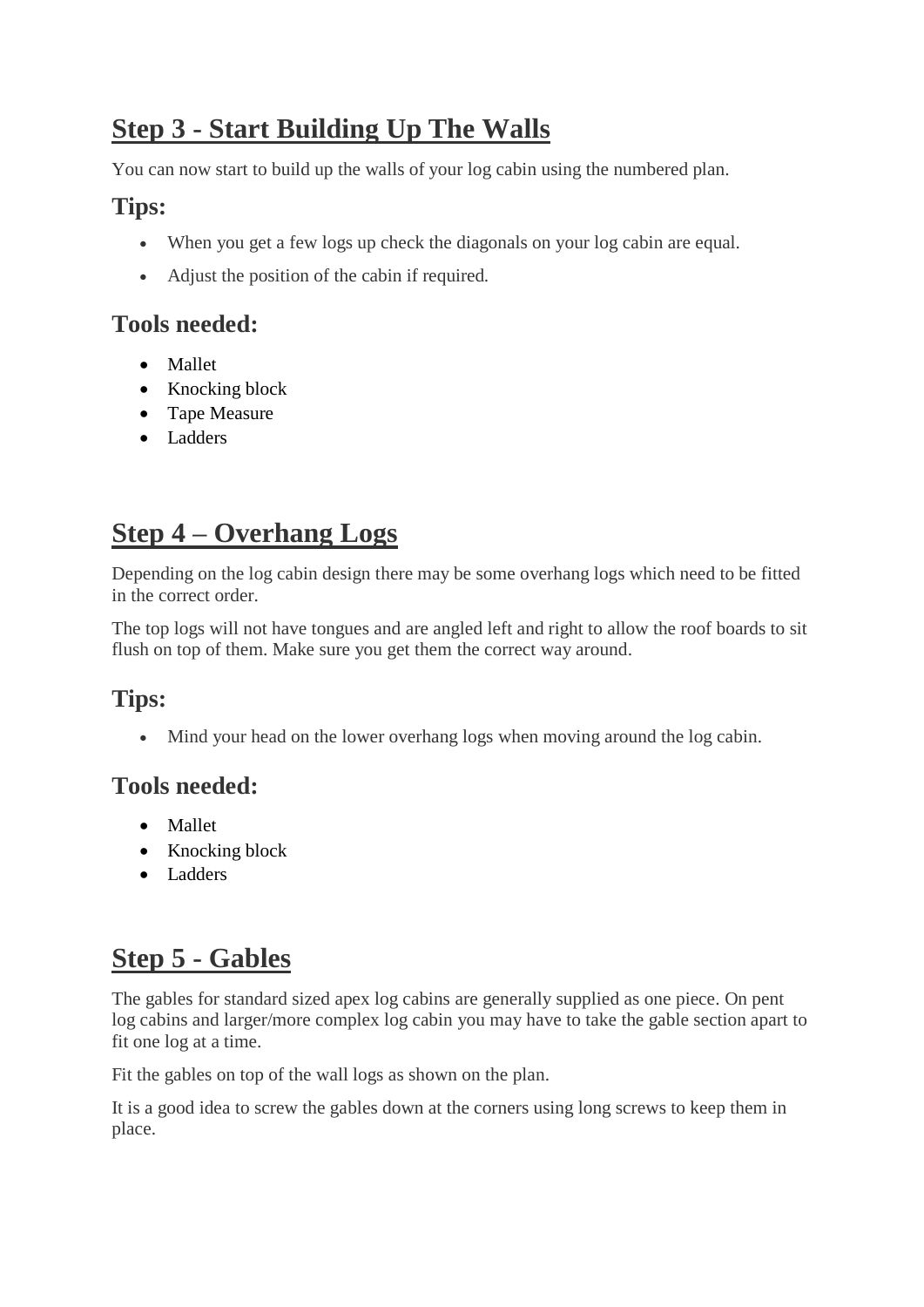#### **Tips:**

- The gables will be heavy.
- Make sure you have someone holding your ladder when you are using it.

#### **Tools needed:**

- Mallet
- Knocking block
- Ladders
- Electric drill/screwdriver

# **Step 6 - Rafters**

Place the rafters into the slots in the gables.

Make sure that the one that is angled to a point goes centrally at the top so that the roof boards sit flush against all the rafters.

#### **Tips:**

• You can screw the rafters to the gable with long screws.

# **Step 7 - Windows**

You will need 2 people for this.

You will need to remove the back framing of the window by unscrewing it.

From the outside of the log cabin push the window in the space left for it in the wall logs.

A second person will then need to hold the window in position from the outside while you go into the cabin.

From here you need to re-attach the back framing of the window.

Make sure the back frame is only screwed onto the window - do not screw it on to the wall logs as this will prevent the wall logs from moving up and down naturally.

#### **Tools needed:**

• Electric drill/screwdriver

# **Step 8 - Roof**

Fit the roof boards onto the rafters.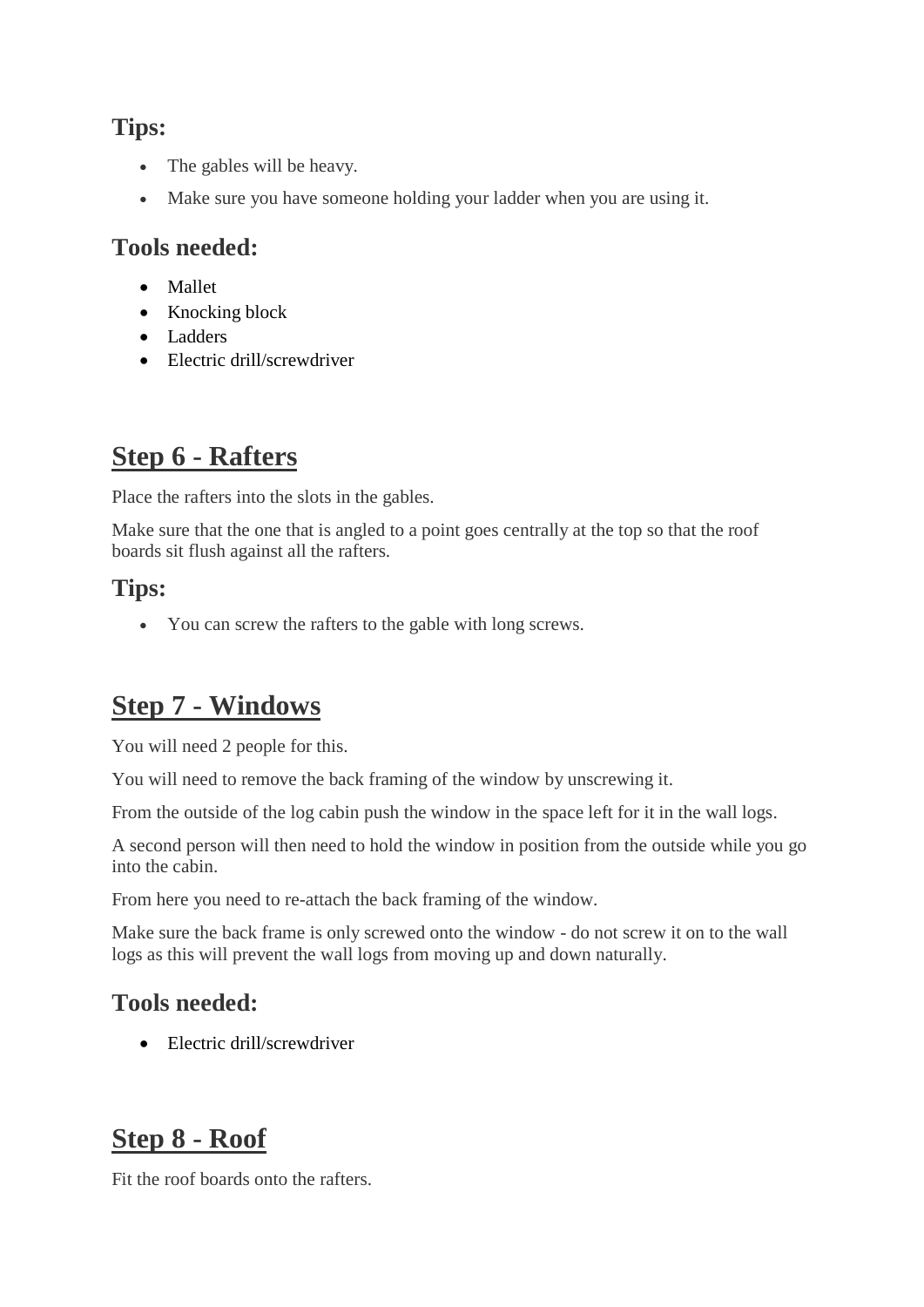Start at the front and work to the back.

Line the first board up so it is in line with the front of all the rafters and then secure it into place with nails or screws.

Continue to lay more roof boards, tapping them lightly together so there are no gaps between the tongue and groove.

Make sure you fix each board down to each of the rafters and the top wall log.

When you get to the last roofboard at the back you may need to cut a small bit off to make it fit flush with the rafters.

#### **Tips:**

- Do not stand up on the roof.
- Do not fit the roof boards together too tightly as the timber needs room to expand and contract.
- Make sure you have someone to hold your ladder when you are using it.

#### **Tools needed:**

- Hammer
- Saw
- Ladders
- Electric screwdriver

### **Step 9 - Roof Side Boards**

Once the roof is fixed down on both sides you will need to fit the roof edge reinforcement and the roof side boards.

They may have been pre-fixed together for you in a T shape, if so screw them to the underside of the roof from above using small screws.

If they are not already made up fix the roof edge reinforcement to the underside of the roof boards from above using small screws. Next screw the roof side boards onto the roof edge reinforcement.

#### **Tips:**

• If you are using roofing felt (not supplied) then you should lay it before attaching the roof side boards.

#### **Tools needed:**

Electric screwdriver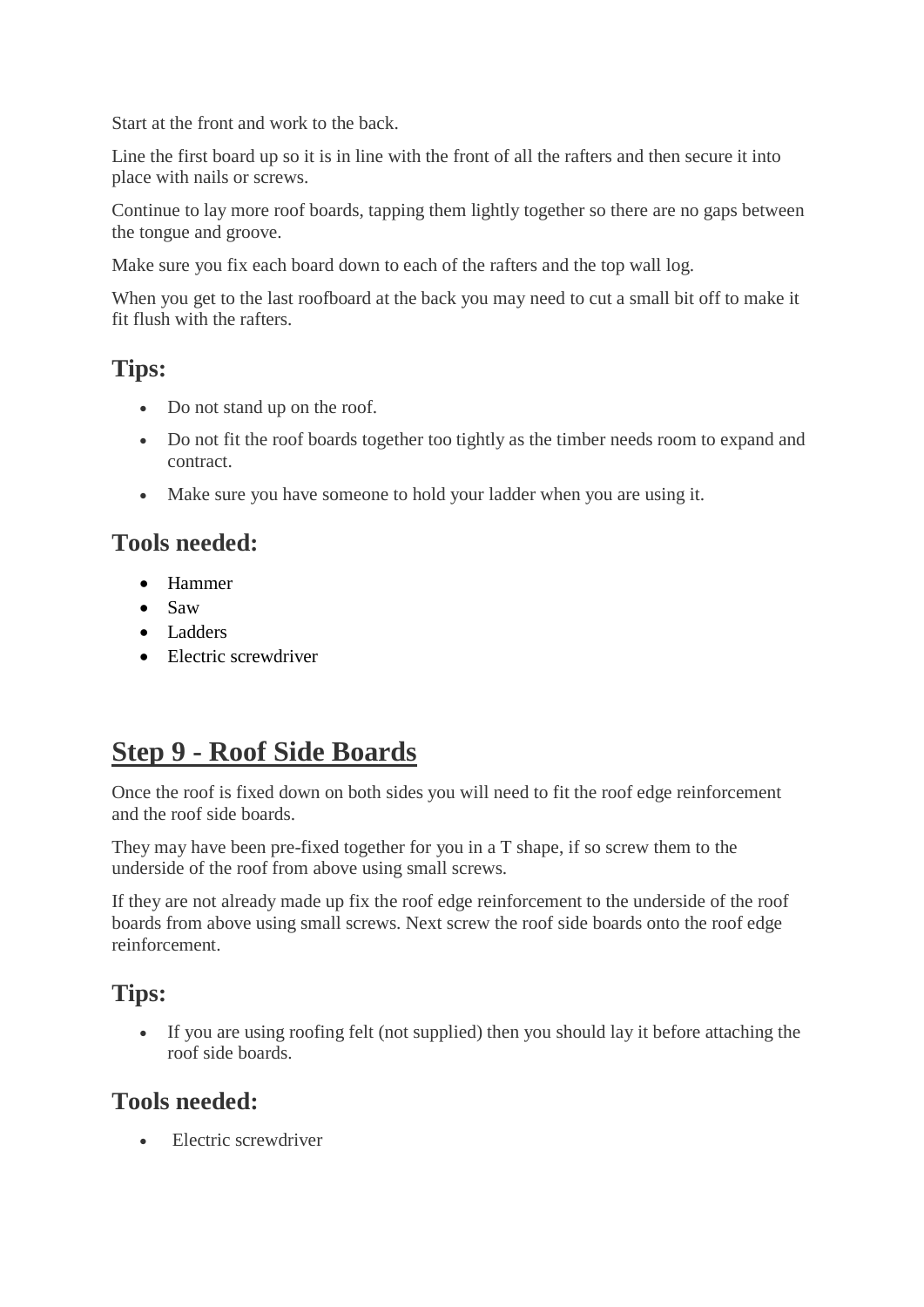# **Step 10 - Roof Shingles**

If you have purchased shingles for the roof they need to be fitted next.

There are separate instructions for this.

# **Step 11 – Facias**

Once the shingles are completed you can fit the facias and felt fillets.

These may be pre-made for you in an L shape piece. If not, then screw them together to make the L shape.

Attach the piece you have just made from the front through the facia boards and into the rafters.

Fix the diamond to the front and back to hide the join in the facias.

#### **Tools needed:**

• Electric screwdriver

# **Step 12 - Doors**

Fit the door frame first.

Unscrew the back trim of the door frame and slot the frame into place. The hinges should be on the outside.

Go inside the log cabin and re-fit the back trim to hold the frame in position.

Make sure you only screw the trim to the frame, do not screw anything to the wall logs.

You might need a second person to help you with this.

You can now hang the doors and adjust them as required.

On a double door you will need to drill a hole at the top and bottom of the frame for the bolts.

#### **Tips:**

- Do not attach the door frame to the walls of the cabin as this will affect its ability to settle and may cause gaps.
- Once everything is in place check to see if doors and windows are working correctly slight adjustments can be made by altering the frame position and the door hinges can be altered by rotating them.

#### **Tools needed:**

• Electric drill/screwdriver